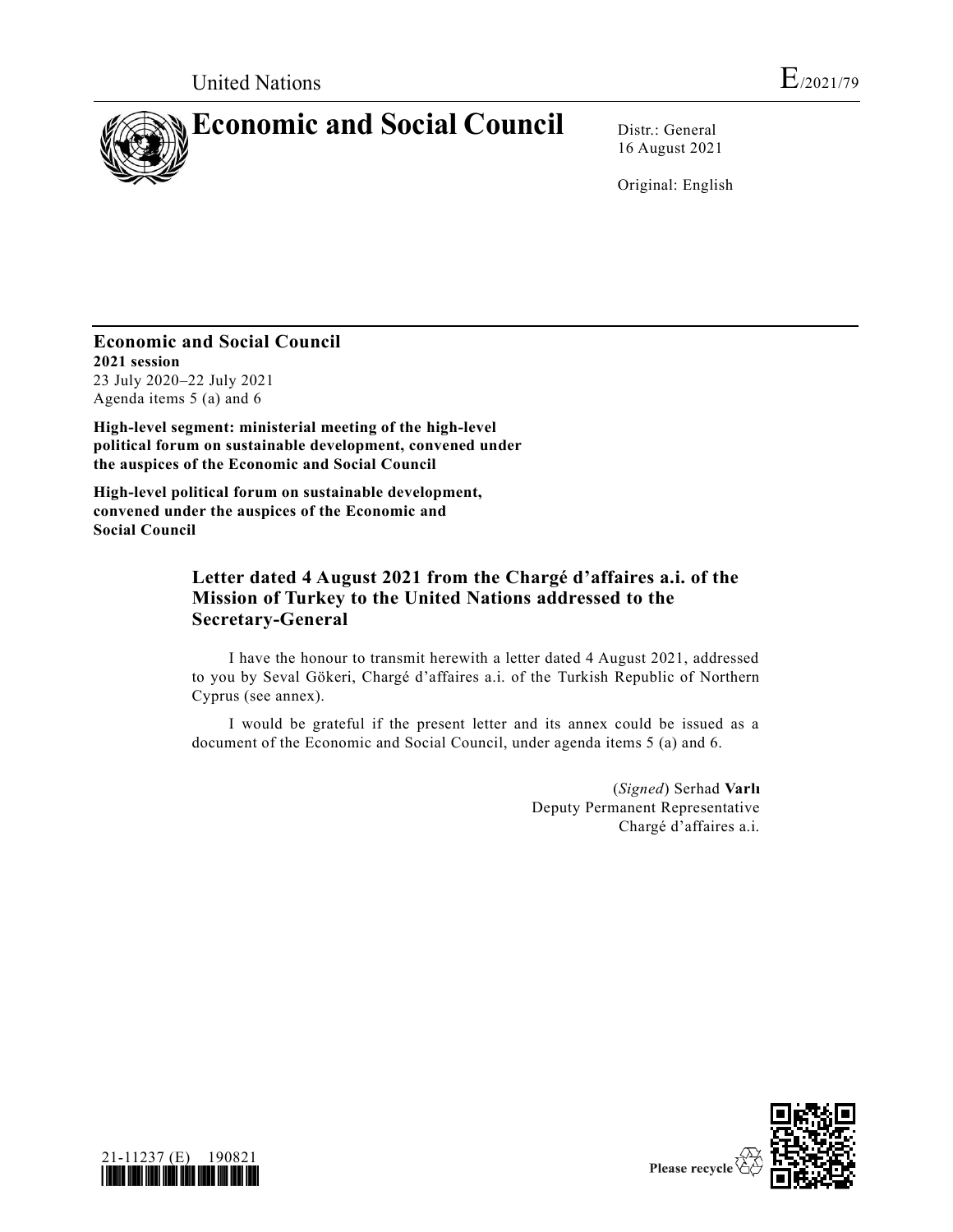## **Annex to the letter dated 4 August 2021 from the Chargé d'affaires a.i. of the Mission of Turkey to the United Nations addressed to the Secretary-General**

I am writing in response to the *Second Voluntary National Review: Sustainable Development Goals (SDGs)* published by the Greek Cypriot administration of Southern Cyprus, presented on 15 July 2021 during the ministerial segment of the high-level political forum on sustainable development convened under the auspices of the Economic and Social Council, and would like to draw your kind attention to the following pertinent facts and considerations of the Turkish Republic of Northern Cyprus.

At the outset, I wish to emphasize that the Greek Cypriot administration, which purports to be the "Government of the Republic of Cyprus", has no legal or moral right to represent or act on behalf of the Turkish Cypriot people and the Turkish Republic of Northern Cyprus Therefore, the information and activities presented in the review do not reflect the situation in the Turkish Republic of Northern Cyprus and do not represent the views and the works of the Turkish Cypriot people.

The claim in the review that "due to the continued illegal occupation of 36.2% of the territory of the Republic of Cyprus by Turkish military forces since 1974, the Government of the Republic of Cyprus does not exercise effective control over all of its national territory" contradicts the realities on the island and is totally unacceptable. It is amply clear that, since the destruction of the 1960 partnership Republic in 1963 through force of arms by the Greek Cypriots, neither side has had jurisdiction over the other and each side has ruled itself since then. Hence, ever since the forcible expulsion in 1963 of the Turkish Cypriot co-founder partner from the Government of the partnership Republic, there has been no single constitutional Government representing both peoples of the island or capable of representing, legally or factually, the whole of Cyprus. Each side has since ruled itself, while the Greek Cypriot side has continued to unlawfully claim that it is the "Government of Cyprus". Today, there are two separate States on the island of Cyprus governing themselves and having separate sovereignty over their respective territories.

The Greek Cypriot side has been continuing to misinform the international community by portraying the Cyprus problem as one of "occupation". It is crucial to underline in this regard that none of the United Nations Security Council resolutions on Cyprus describe the legitimate and justified Turkish presence on the island, in line with the 1960 International Cyprus Treaties, as an "occupation". In fact, the only occupation on the island is the occupation of the seat of the government by the Greek Cypriot administration since 1963.

From 1963 to 1974, a period that the Greek Cypriot representatives conveniently choose to ignore, the Greek Cypriots, aided and encouraged by Greece, took part in an ethnic cleansing campaign against Turkish Cypriots, known as the Akritas Plan, with the ultimate aim of achieving Enosis (the annexation of the island to Greece). This large-scale violence and ensuing gross human rights violations necessitated the United Nations Security Council to deploy the United Nations Peacekeeping Force in Cyprus in 1964 in order to stop the bloodshed and the atrocities perpetrated against the Turkish Cypriot people. There is a plethora of United Nations documents attesting to these crimes against humanity. In the face of such atrocities against Turkish Cypriots, Turkey intervened on the island in accordance with its rights and obligations under the 1960 Treaty of Guarantee following the Greek/Greek Cypriot coup d'état in 1974. I therefore would like to highlight that the Turkish military presence on the island is a vital security requirement and a demand of the Turkish Cypriot people as